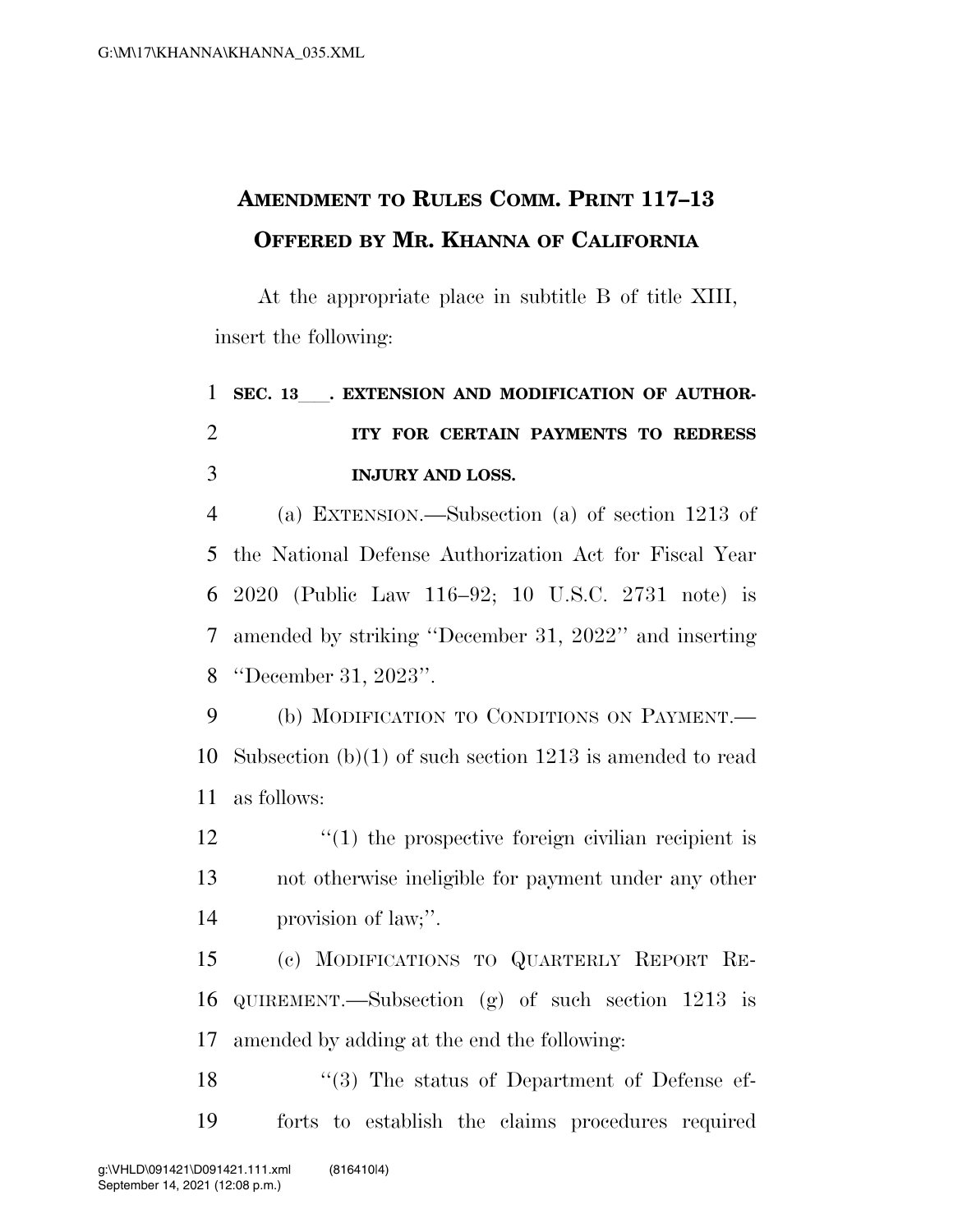| $\mathbf{1}$   | under subsection $(d)(1)$ and to otherwise implement    |
|----------------|---------------------------------------------------------|
| $\overline{2}$ | this section.".                                         |
| 3              | MODIFICATION TO PROCEDURE TO SUBMIT<br>(d)              |
| $\overline{4}$ | CLAIMS.—Such section 1213 is further amended—           |
| 5              | (1) by redesignating subsections (d) through            |
| 6              | $(g)$ , as amended, as subsections (e) through (h), re- |
| 7              | spectively; and                                         |
| 8              | $(2)$ by inserting after subsection $(e)$ the fol-      |
| 9              | lowing:                                                 |
| 10             | "(d) PROCEDURES TO REVIEW ALLEGATIONS.—                 |
| 11             | "(1) PROCEDURES REQUIRED.—Not later than                |
| 12             | 180 days after the date of enactment of this sub-       |
| 13             | section, the Secretary of Defense shall establish pro-  |
| 14             | cedures to receive, evaluate, and respond to allega-    |
| 15             | tions of civilian harm resulting from military oper-    |
| 16             | ations involving the United States Armed Forces, a      |
| 17             | coalition that includes the United States, or a mili-   |
| 18             | tary organization supporting the United States.         |
| 19             | Such responses may include—                             |
| 20             | "(A) a formal acknowledgement of such                   |
| 21             | harm;                                                   |
| 22             | $\lq\lq (B)$ a nonmonetary expression of condo-         |
| 23             | lence; or                                               |
| 24             | $\lq\lq$ (C) an ex gratia payment.                      |